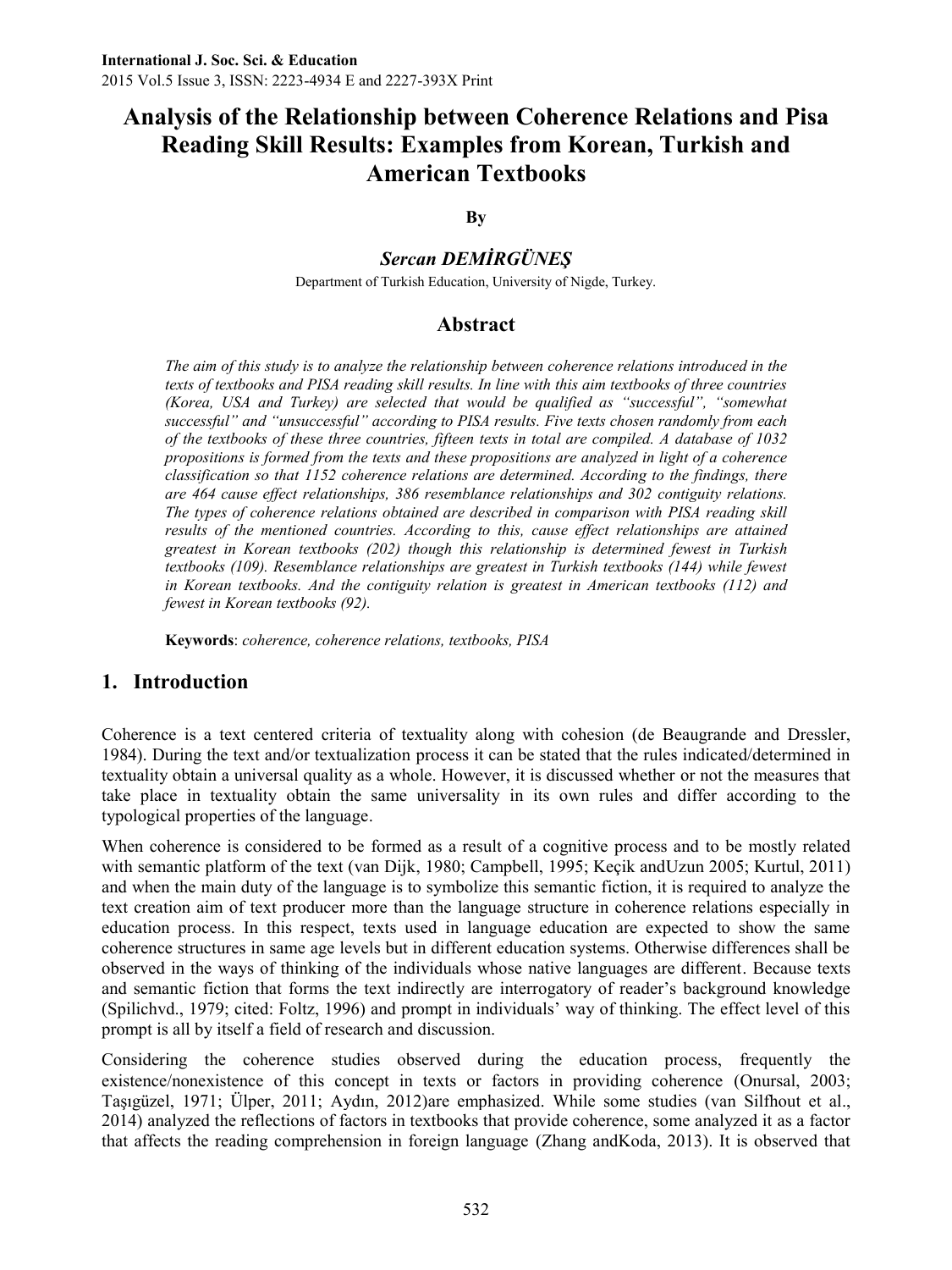texts are not analyzed on the basis of "coherence relations" as a different field within coherence. However, when the coherence concept is considered, coherence relations studies<sup>1</sup> that resemble each other in basis are highly attained.

Coherence relations classifications are especially grounded with Hume (1748) and current modern approaches are developed with Mann and Thompson (1986, 1987) up to the computer supported analyses. While Mann and Thompson (1986, 1987) mention in their studies about approximately twenty four types of coherence relation, this number differs in studies about coherence relations. However especially in individual and applied studies and particularly when the description of coherence relations is in question, frequently, a necessity to head for more practical classifications came out. In the basis of this necessity, regarding applicability, coherence classification (explained in 1.1) that takes place in Kehler (2002) is considered to be appropriate for many applied studies.

When coherence relations are considered as "conceptual relations revealed by the reader/writer in the text processing period" (Knott and Sanders 1988, p.136), it is expected that the conceptual relations used by individuals to be the same within the framework of universal grammar rules of human semantic and without differentiating between languages.

In light of this expectation in the international examinations (such as  $PISA<sup>2</sup>$ ) it is quite natural to expect that the students obtain similar scores. Observing the PISA report of Korea, USA and Turkey, we come across with scores that could be qualified as "successful", "somewhat successful" and "unsuccessful" respectively. If the age levels (age group of 15) of the students that take PISA are the same, the success of these students is expected to be the same as well. Otherwise, and there is a situation as such, it is required to observe the education programs of the related students and/or the outputs/outcomes of the programs. As is known, textbooks is the most basic and functional means of the student and naturally the program (İşeri, 2007; Özbay, 2003). In this respect textbook is one of the most important instruments that shall affect/direct student success. Besides it should be maintained that the students in related age level frequently read narrative texts (Kolaç, 2009; Canlı, 2015).

#### *Coherence Classification:*

 $\overline{a}$ 

According to Kehler (2002) every clause carries a proposition<sup>3</sup> value and every text is a whole that provides a sequence relation between these propositions. Human semantic basically forms three main coherence relations. Kehler states by using Hume (1748) as base that the individual reveals his expressions with three different ways of thinking (Kehler 2002, p. 1-14). These ways of thinking are sorted as resemblance relations, cause-effect relations and contiguity relations:

**Resemblance relations**: In the resemblance relation there is a requirement for commonalities and (or) contrasts between relations and sets of entities revealed by the individual. This requirement and resemblance relation are discussed in six intermediate sections:

a. *Parallel*: Both propositions have the same value and these propositions are frequently connected to each other with the conjunction "and":

Dick Gephardt organized rallis for Gore, and Tom Daschle distributed pamphlets for him (Kehler 2002, p. 16).

<sup>1</sup> See Kehler, 2002, Mann and Thompson 1987 and 1988, Sanders, 1992 for a synopsis of the studies about coherence relations classifications

<sup>2</sup> PISA (Program for International Student Assessment) It is a program developed to determine at what level the students at the age group of 15 in OECD countries are taught at the end of obligatory education against the situations they might encounter in our current information society (Çelen, Çelik and Seferoğlu 2011, p.2)

<sup>&</sup>lt;sup>3</sup>In this study phrase/statement unity is analyzed only when it has a proposition value. For example: the phrases that take place in the 1st text of American textbook "In the April night, more than once, blossoms fell from the orchard trees and lit with rustling taps on the drum skin. a peach stone left miraculously on a branch through winter, flicked by bird, fell swift and unseen, struck once, like panic, which jerked the boy upright" may be explained with only two relations among the type of relations below regarding the proposition: a "result" relation and elaboration. In this regard the sample phrase order is accepted to be comprised by two propositions and the numerical data presented in Table 2 is an outcome of this acceptance.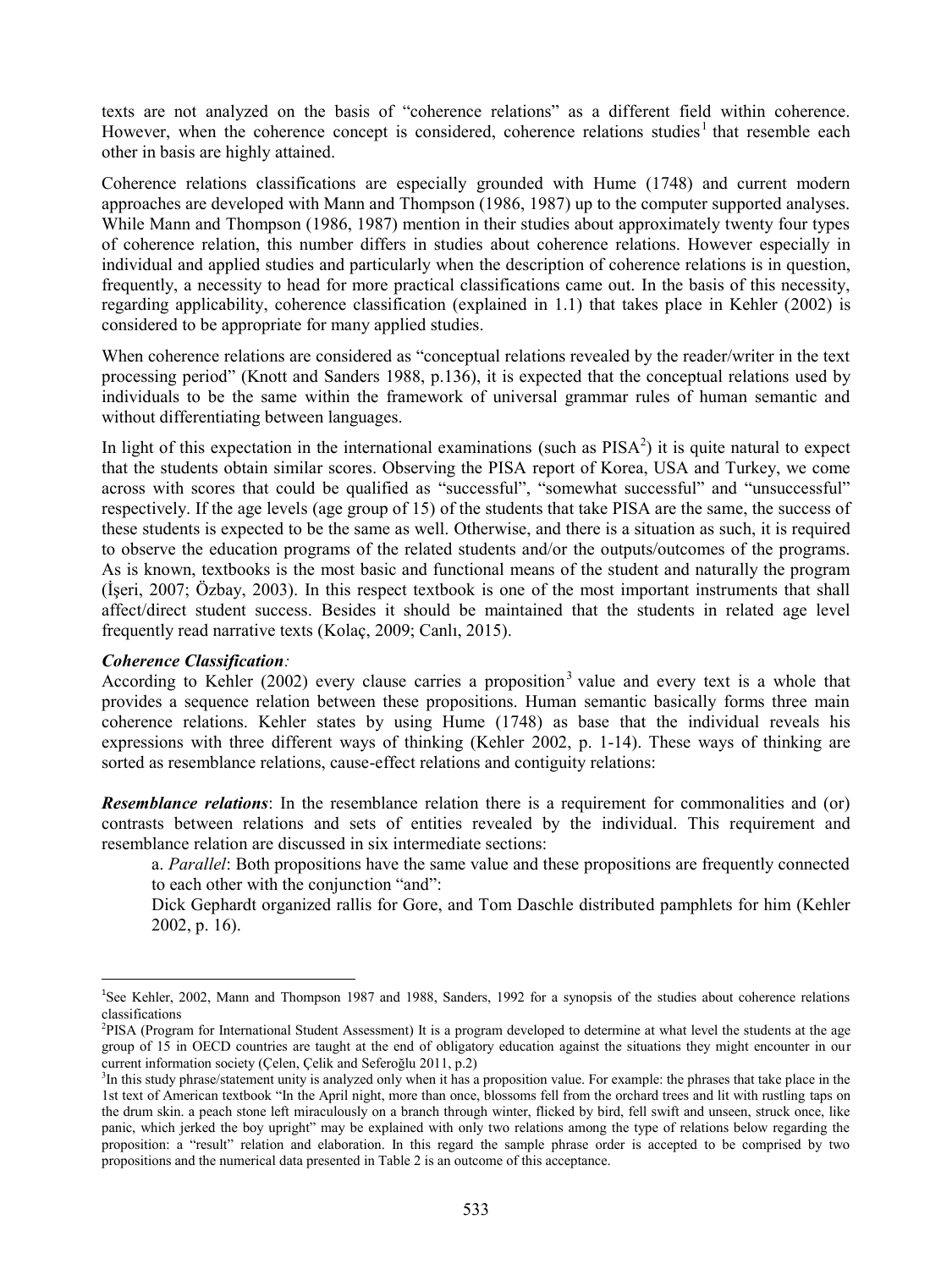b. *Contrast*: We can fictionalize the sample proposition above again according to contrast relation, in this case noun phrase and verb phrase in the second proposition (sequent proposition) shall change:

Gephardt supported Gore, but Armey opposed him.

c. *Exemplification*: In this relation sequent proposition is within the scope of antecedent proposition. This type of relation is observed frequently with words "for example, such as":

Young aspiring politicians often support their party's presidential candidate. For instance, Bayh campaigned hard for Gore in 2000. (Kehler 2002, p.17)

d. *Generalization*: There is comprehensiveness similar to exemplification however in this relation there is a syntagmatic difference. When the place of the propositions exampled in the exemplification relation are changed, the relation shall turn into generalization relation:

Bayh campaigned hard for Gore in 2000. Young aspiring politicians often support their party's presidential candidate.

e. *Exception*: While the antecedent proposition displays a presentation, sequent proposition manifests itself with a semantic presentation apart from this proposition. And this type of relation is observed with "however, nonetheless" structures. In this type of relation in which syntagmatic differences could be observed, one of these two propositions definitely reveal a semantic presentation apart from the other:

(i) Young aspiring politicians often support their party's presidential candidate. However, Rudy Guilliani supported Mario Cuomo in 1994.

or;

(ii) Rudy Guilliani supported Mario Cuomo in 1994. Nonetheless, young aspiring politicians often support their party's presidential candidate.

f. *Elaboration*: Noun phrase that takes place in antecedent proposition is presented in the sequent proposition more specifically:

A young aspiring politician was arrested in Texas today. John Smith, 34, was nabbed in a Houston law firm while attempting to embezzle funds for his campaign.

#### *Cause-Effect relations***:** Analyzed in four intermediate sections:

a. *Result*: It is a type of relation established with sequent proposition that is deduced by depending on the antecedent proposition (Kehler 2002, p. 18-19):

"George is a politician, and therefore he's dishonest"

In the example above, there is an inseparable relation between being a politician and being dishonest and this type of relations are called "if and only if relations" in propositional context.

b. *Explanation:* Explanation relation manifests itself by the change of place of antecedent proposition of the result relation with its annex

"George is dishonest, because he's a politician."

or

" George is dishonest. He's a politician" (Kehler 2002, p.19)

c. *Violated Expectation:* similar to the result relation, in this coherence relation expected sequent proposition is formed with semantic deduction of the antecedent proposition or sequent proposition is formed with an opposite situation of "Result".

"George is a politician, but he's honest".

d. Denial of Preventer: Similar to Violated Expectation but antecedent proposition and sequent proposition are reversed:

"George is honest, even though he's a politician." (Kehler 2002, p.19-20)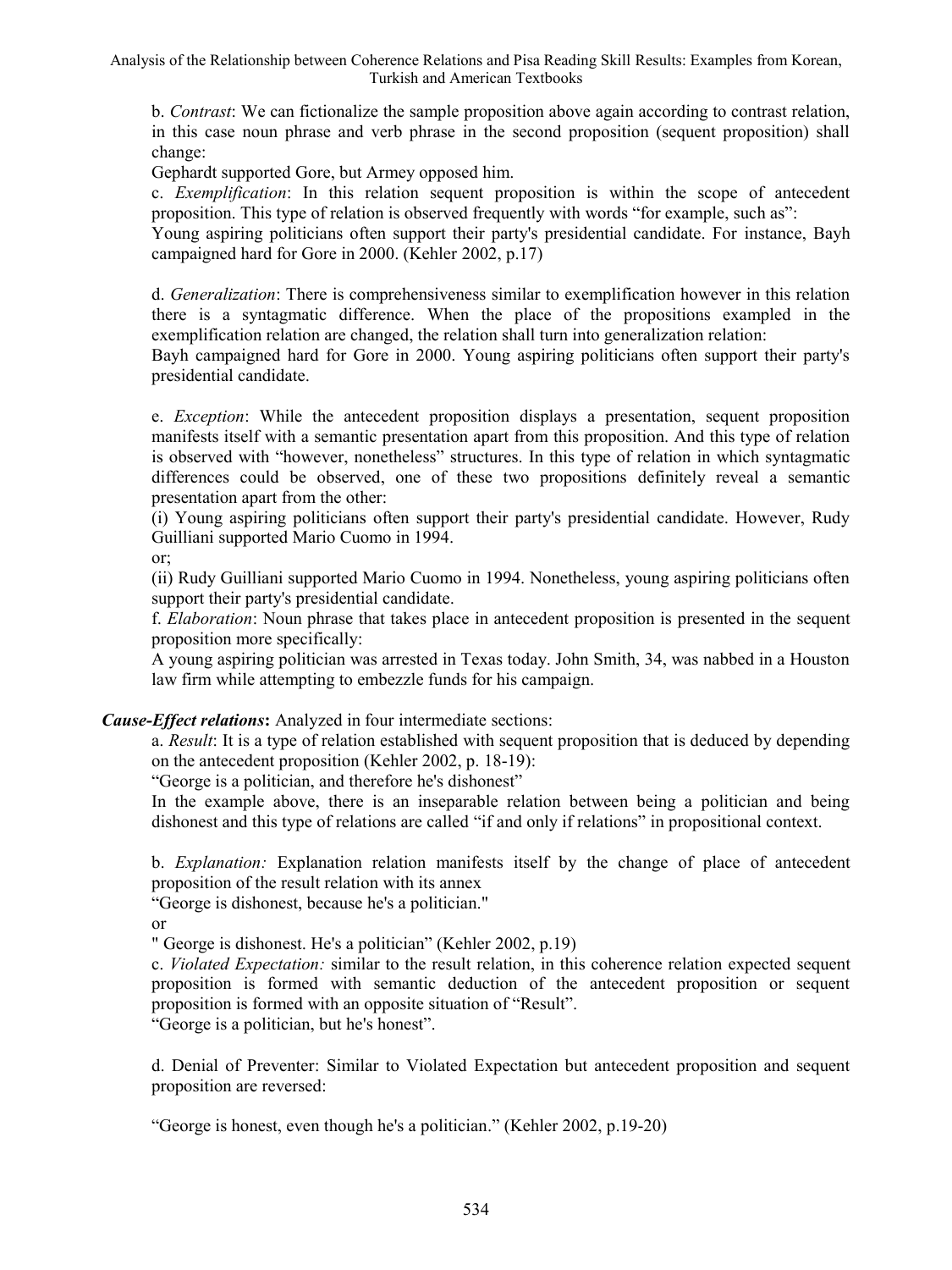*Contiguity relations*: Discussed with two different forms of occasion relation (Occasion*1 and*   $Occusion_2$ <sup>4</sup>. Contiguity relation is in the same form with occasion that is discussed in Hobbs (1900) in basis. In both propositions, there is a time wise rank between propositions: George picked up the speech. He began to read. (Kehler 2002, p. 22-23).

# **2. Method**

# *Establishing the Database*

The database of this study is formed by the texts selected randomly from the books used as textbook material in native language lessons in Turkey, South Korea and United States of America. As is known (see Table 1) while Korea obtained scores that could be evaluated as quite "successful" in PISA<sup>5</sup>reading skills exams, USA as "somewhat successful" and Turkey as "unsuccessful". In this regard, in the sense of being base for the study, it is rather significant to analyze the texts in textbooks of the countries that could be qualified "successful", "somewhat successful" and "unsuccessful".

#### **Table 1.**

| <b>PISA 2000</b> |                          |                | <b>PISA 2003</b> |            | <b>PISA 2006</b> |         | <b>PISA 2009</b> |            | <b>PISA 2012</b> |  |
|------------------|--------------------------|----------------|------------------|------------|------------------|---------|------------------|------------|------------------|--|
| Country          | Avr. Score               | <b>Country</b> | Avr. Score       | Country    | Avr. Score       | Country | Avr. Score       | Country    | Avr. Score       |  |
| S.Korea          | 525                      | S.Korea        | 534              | S.Korea    | 556              | S.Korea | 539              | S.Korea    | 536              |  |
| <b>USA</b>       | 504                      | <b>USA</b>     | 495              | <b>USA</b> | ۰                | USA     | 494              | <b>USA</b> | 498              |  |
| Turkey           | $\overline{\phantom{0}}$ | Turkey         | 441              | Turkey     | 447              | Turkey  | 464              | Turkey     | 475              |  |

Because students in the age group of 15 can take PISA examinations, five texts are selected randomly from the textbooks<sup>6</sup> that are used in education of students in the age group of 13-14 of each of these three mentioned countries. Database of the study is established by 15 texts and the propositions (statement/phrase) that form these texts. Texts selected for the database comprise 352 propositions regarding Korean textbooks, 345 propositions regarding American textbooks and 339 propositions regarding Turkish textbooks and in total 1036 propositions. In order to observe the coherence classification relations that are introduced in the Introduction section, texts are paid attention to be in prosaism, but the type of text (at least for this study) is ignored.

Texts and number of propositions in the database are tabulated below:

|                      |                  | Number of<br>Propositions | Total <sub>1</sub> Number of<br>Propositions | Total <sub>2</sub> Number of<br>Propositions |  |  |
|----------------------|------------------|---------------------------|----------------------------------------------|----------------------------------------------|--|--|
| Textbook             | 1. Text $(K1)$   | 62                        |                                              |                                              |  |  |
|                      | 2. Text $(K2)$   | 71                        |                                              |                                              |  |  |
| Korean               | $3.$ Text $(K3)$ | 76                        | 352                                          |                                              |  |  |
|                      | 4. Text $(K4)$   | 78                        |                                              |                                              |  |  |
|                      | 5. Text (K5)     | 65                        |                                              |                                              |  |  |
| American<br>Textbook | 1. Text $(A1)$   | 74                        |                                              |                                              |  |  |
|                      | 2. Text $(A2)$   | 68                        |                                              |                                              |  |  |
|                      | 3. Text (A3)     | 63                        | 345                                          | 1036                                         |  |  |
|                      | 4. Text $(A4)$   | 81                        |                                              |                                              |  |  |
|                      | 5. Text $(A5)$   | 59                        |                                              |                                              |  |  |
| Textbook<br>Turkish  | 1. Text $(T1)$   | 89                        |                                              |                                              |  |  |
|                      | 2. Text (T2)     | 64                        |                                              |                                              |  |  |
|                      | 3. Text(T3)      | 70                        | 339                                          |                                              |  |  |
|                      | 4. Text (T4)     | 61                        |                                              |                                              |  |  |
|                      | 5. Text (T5)     | 55                        |                                              |                                              |  |  |

#### **Table 2.**

 $\overline{a}$ 4 Propositions discussed in two occasions in Kehler are classified in the upper title, in contiguity relation.

<sup>&</sup>lt;sup>6</sup>The tag about the selected textbooks can be found in "Resources".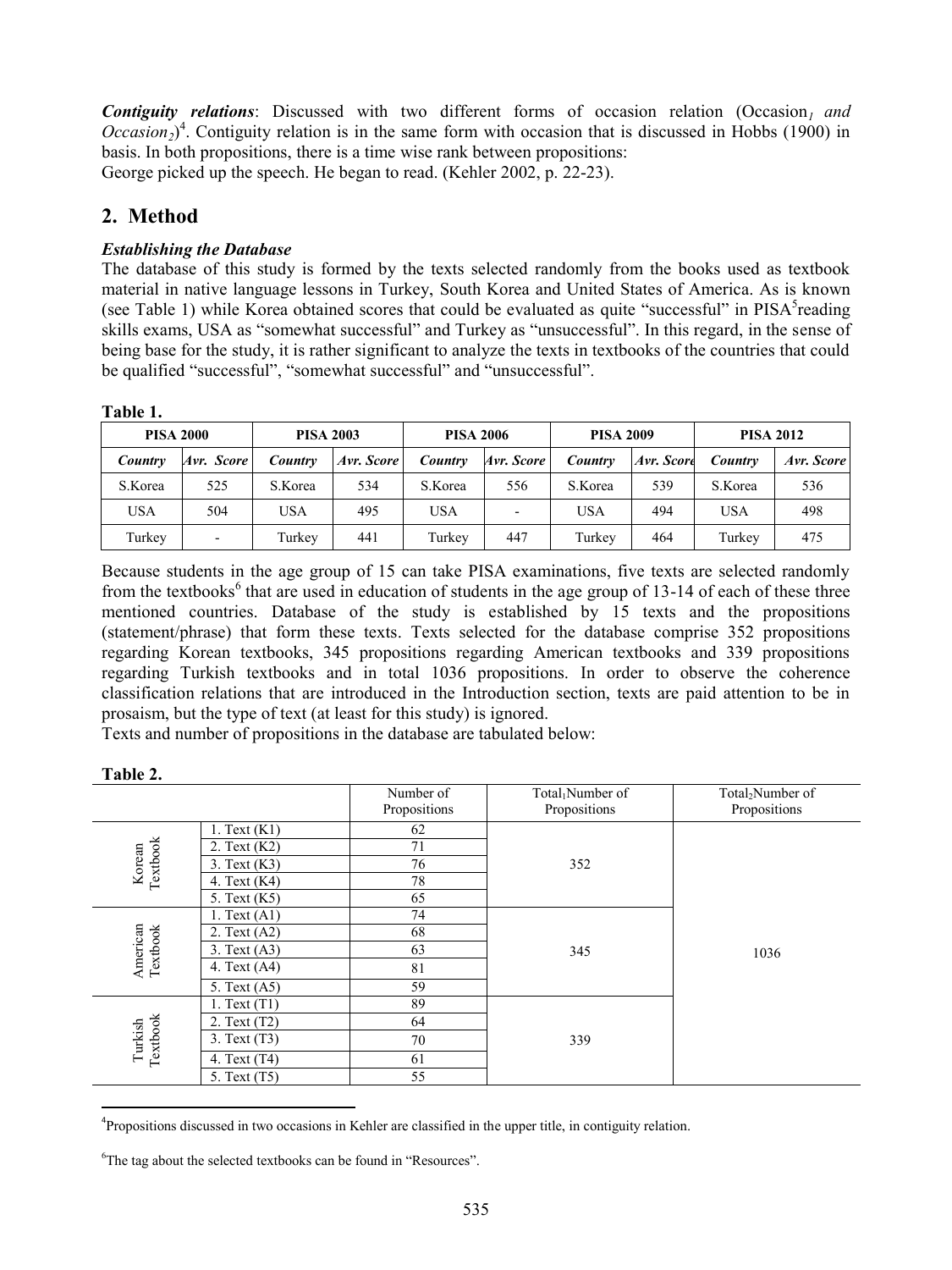### **Analysis of the Data**

 $\ddot{\phantom{a}}$ 

The database with 1036 propositions is evaluated by three field experts<sup>7</sup>in light of Kehler's coherence relations and the type of coherence relation in the propositions is concluded. Sample propositions from each textbooks are shown below:

*Sample 1. Korean Textbook 4th Text (K4) 12th, 13th Propositions*

**12**. 왼손잡이는통계학적으로오른손잡이보다희소하지만이것은놀랄만한일이아니다

Left handed ones are numerically less than right handed ones however this is not a surprising situation. (type of relation: violated expectation)

**13.** 그럼에도불구하고역사적으로왼손잡이는부정적인인식이많았다

However, throughout history a negative meaning is laid on the word "left handed". (type of relation: violated expectation)

In the examples in the  $12<sup>th</sup>$  proposition two noun phrases (left handed ones and right handed ones) are placed on the reader's semantic and by comparing two noun phrases a state is presented to the reader as an expectation. As a follow up of the proposition "however" conjunction relieves the coherence relation and the expectation introduced to the reader semantic is removed. In this case,  $12<sup>th</sup>$  proposition presents a violated expectation in itself. With  $13<sup>th</sup>$ proposition reader expectations are increased but this time the expectation presented is connected with 12<sup>th</sup> proposition and there is an adverse sequence of the violated expectation presentation. And in this case there is denial of preventer between  $12<sup>th</sup>$  and  $13<sup>th</sup>$  propositions.

*Sample 2. American Textbook 3rd Text (A2) 52ndand 53rd Propositions*

**52.** Then he caught sight of the lieutenant's arm,

**53.** and his face at once changed.

In the  $52<sup>nd</sup>$  proposition that takes place in A2 of American textbook, there is a generalization of proposition set that is formed with sampling propositions in the text before.  $53<sup>rd</sup>$  Proposition delivered a result dependent directly to the generalization relation  $(52<sup>nd</sup>$  Proposition) and indirectly to the other sampling relations.

*Sample 3. Turkish Textbook 1st Text (T1) 16th Proposition*

**16**. Atatürk, askerîliseninardındanİstanbul'da Harp Okulunuve Harp Akademisinibitirerek 1905 yılındaaskerlikgörevinebaşladı. İlk olarakŞam'atayinedildi.

Atatürk graduated from Military College and Military Academy in Istanbul after military high school, and started his military duty in 1905. Firstly he was appointed to Damascus. **17**.

OsmanlıDevleti'niparçalayaraktoprakeldeetmekisteyenİtalyanlarınLibya'yasaldırmasıüzerineora davatanıkahramancasavundu.

As a result of Italians attacking Libya in order to conquer land by disintegrating Ottoman Empire, he defended his homeland there heroically.

There are two phrases in the 16th proposition in T1 of Turkish textbook. The phrases in this proposition are connected to each other with timewise rank and this connection (relation) is formed with "first of all" structure. As a result of timewise rank there is a contiguity relation in  $16<sup>th</sup>$  proposition. In the text continuing with  $16<sup>th</sup>$  proposition, another timewise rank and contiguity relation is introduced with  $17<sup>th</sup>$ proposition.

As could be understood from the sample propositions above, sometimes there are more than one coherence relation within a proposition or while two propositions are analyzed both a coherence relation within the propositions themselves and another coherence relation that connects two different propositions can be observed. Besides sometimes three or four propositions are connected to each other

<sup>7</sup>Assoc. Prof. Dr. Kamil İŞERİ, Asst. Prof. Dr.TugbaÇelik andAsst. Prof. Dr. Sercan Demirgüneş (researcher).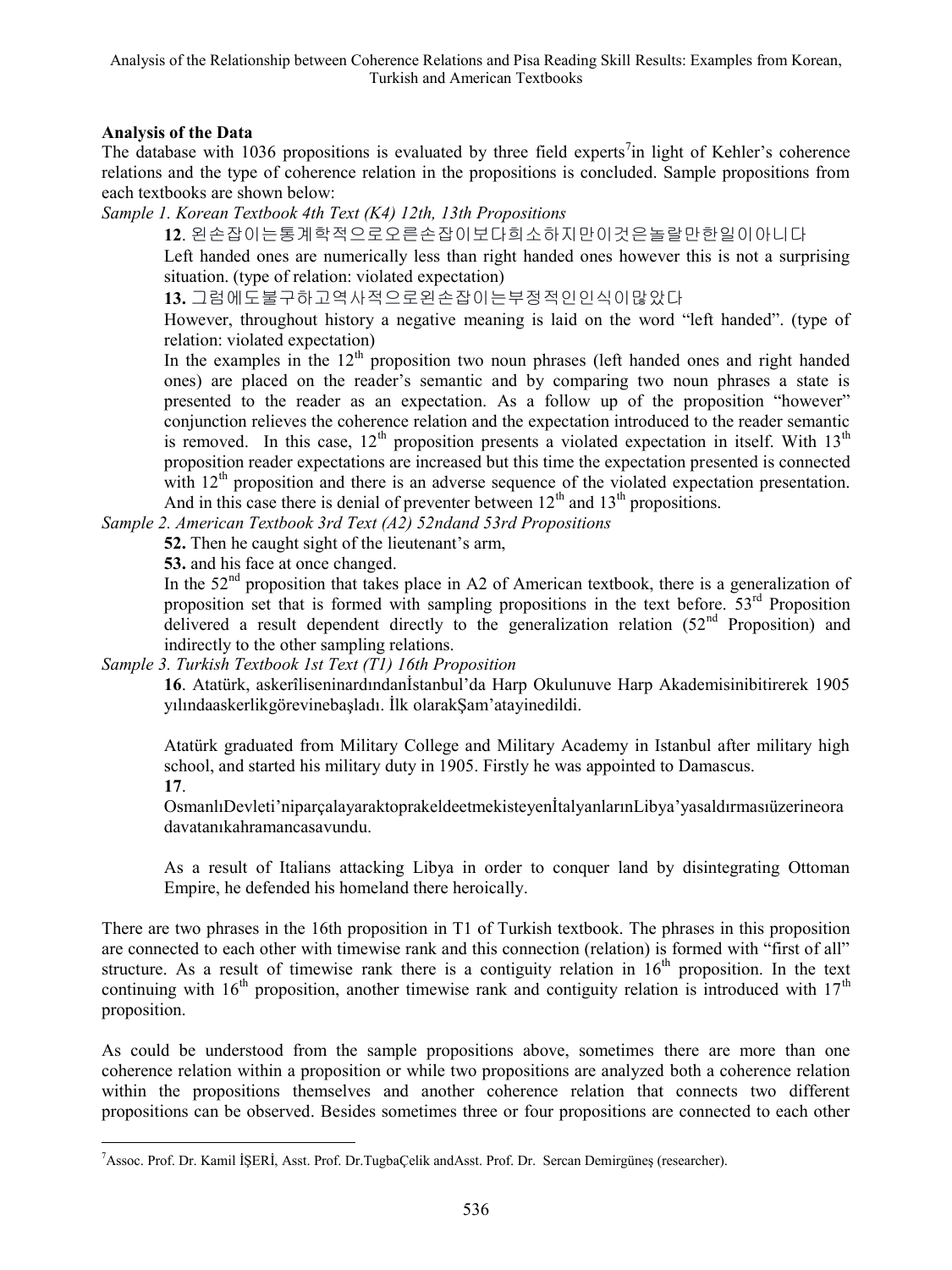with only one coherence relation (for example explanation or contiguity). When this and similar situations are considered, a correspondence between the number of propositions and coherence relations should not be expected. In the Korean sample 413 coherence relations correspond to 352 propositions, in the American sample 388 coherence relations correspond to 345 propositions and in the Turkish sample 351 coherence relations correspond to 339 propositions. Therefore 1036 propositions are introduced with 1152 coherence relations.

# **3. Findings**

### *Findings About Korean Textbook*

As a result of the analysis of 352 propositions regarding the Korean textbook that form a part of the database according to Kehler's coherence classification 413 coherence relations in total are determined. The most dominant of these relation types is cause-effect (202 - %48,9) relations. This relation type is followed by resemblance relations  $(119 - %28, 8)$  and contiguity relations  $(92 - %22, 3)$ .

Observing the distribution of cause-effect relations in Korean texts within themselves, the mostly used relation types are violated expectation ( $64 - %31,7$ ) and denial of preventer ( $58 - %28,7$ ). In these texts result (42 - %20,8) and explanation (38 - %18,8) types are also used.

In the usage of resemblance relations  $(119 - %28.8)$  while contrast relation  $(39 - %32.8)$  is the mostly used relation type, the distribution among other types is as elaboration (19 - %15,9), exception (18 - %15,1), exemplification and generalization (16 - %13,5). Parallel relation (11 - %9,2) is the least used relation type among resemblance relations.

In Korean texts contiguity relation is encountered 92 (%22,3) times. Results related with the Korean textbook could be tabulated as in below:

| Type of Relation                         | Type of Relation     | Korean Textbook |
|------------------------------------------|----------------------|-----------------|
|                                          | Result               | 42 (%20,8)      |
| $-9,648,9)$<br>Cause-Effect<br>Relations | Explanation          | 38(18,8)        |
| (202)                                    | Violated expectation | 64 (%31,7)      |
|                                          | Denial of preventer  | 58 (%28,7)      |
|                                          | Parallel             | $11 \, (%9,2)$  |
|                                          | Contrast             | 39 (%32,8)      |
| $-9628,8)$                               | Exemplification      | 16(%13,5)       |
| Resemblance<br>$(119 - %28, 8)$          | Generalization       | 16 (%13,5)      |
|                                          | Exception            | 18(%15,1)       |
|                                          | Elaboration          | 19 (%15,9)      |
| Contiguity<br>(92 - %22,3)               |                      | 92 (%22,3)      |

### **Table 3.**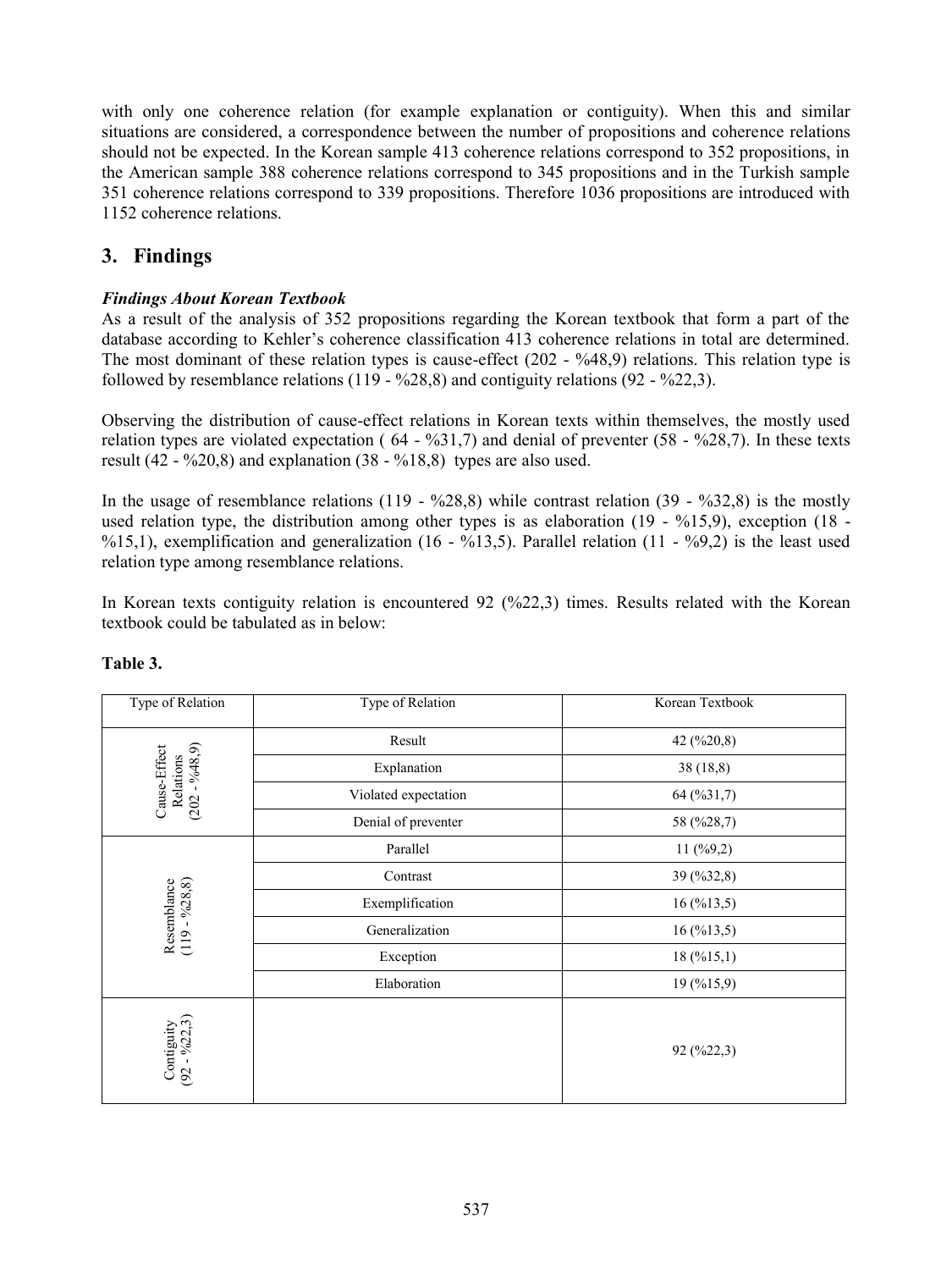#### *Findings About American Textbook*

345 propositions regarding the American textbook 388 coherence relations are determined. The distribution of these coherence relations is as cause-effect relations 153 (% 39,4), resemblance relations 123 (% 31,7) and contiguity relations 112 (%28,9).

In the distribution of cause-effect relations within themselves among all the relations mentioned, the mostly used relation types are result  $(44 - \frac{96}{928,8})$  and explanation  $(41 - \frac{9626,8}{926,8})$  relations. These relations are followed by violated expectation  $(38 - \frac{624.8}{8})$  and denial of preventer  $(30 - \frac{619.6}{8})$ . In the usage of resemblance relations in American texts while parallel relation is the mostly used relation type (26 - %21,2), this relation type is followed by exemplification (23 - %18,7) and generalization and contrast relations (22 - %17,9). The least used relation types in resemblance relations are exception (13-  $\%10,9$ ) and elaboration (17 -  $\%13,8$ ) relations.

| Type of Relation                               | Type of Relation     | American Textbook  |  |  |
|------------------------------------------------|----------------------|--------------------|--|--|
|                                                | Result               | 44 (%28,8)         |  |  |
|                                                | Explanation          | 41 (%26,8)         |  |  |
| $(153 - 9639, 4)$<br>Cause-Effect<br>Relations | Violated expectation | 38 (%24,8)         |  |  |
|                                                | Denial of preventer  | $30 \, ( \%19, 6)$ |  |  |
|                                                | Parallel             | 26 (%21,1)         |  |  |
|                                                | Contrast             | 22 (% 17,9)        |  |  |
| %31,7                                          | Exemplification      | 23(%18,7)          |  |  |
| Resemblance<br>$\blacksquare$<br>(123)         | Generalization       | 22 (% 17,9)        |  |  |
|                                                | Exception            | 13(%10,6)          |  |  |
|                                                | Elaboration          | 17(%13,8)          |  |  |
| Contiguity<br>$(112 -$<br>%28,9                |                      | $112 \, ( %28.9)$  |  |  |

**Table 4.**

### *Findings About Turkish Textbook*

In those five texts in the textbooks used in Turkey, 352 coherence relations that correspond to 339 propositions are determined. The mostly used relation type among three main relation types is resemblance (144 - %41) relations and this is followed by cause-effect (109 - %31) and contiguity (98 - %28) relations.

Observing the distribution of coherence relations within themselves, the mostly used relation type in cause-effect relations is explanation relation (59 - %54,1). Explanation relation is followed by result (27 - %24,8), violated expectation  $(13 - %12)$  and denial of preventer  $(10 (^{96}9, 1)$  respectively.

The mostly used relation in resemblance relation that is mostly used in Turkish textbooks in general is dominantly the parallel relation  $(74 - %51,4)$ . The relation closest to parallel relation is elaboration relation (22 - %15,3). Generalization (15 - %10,4), exemplification (13 - %9,1) and contrast (11 - %7,6) are the other resemblance relations used.

And the contiguity relation revealed itself 98 times (%28).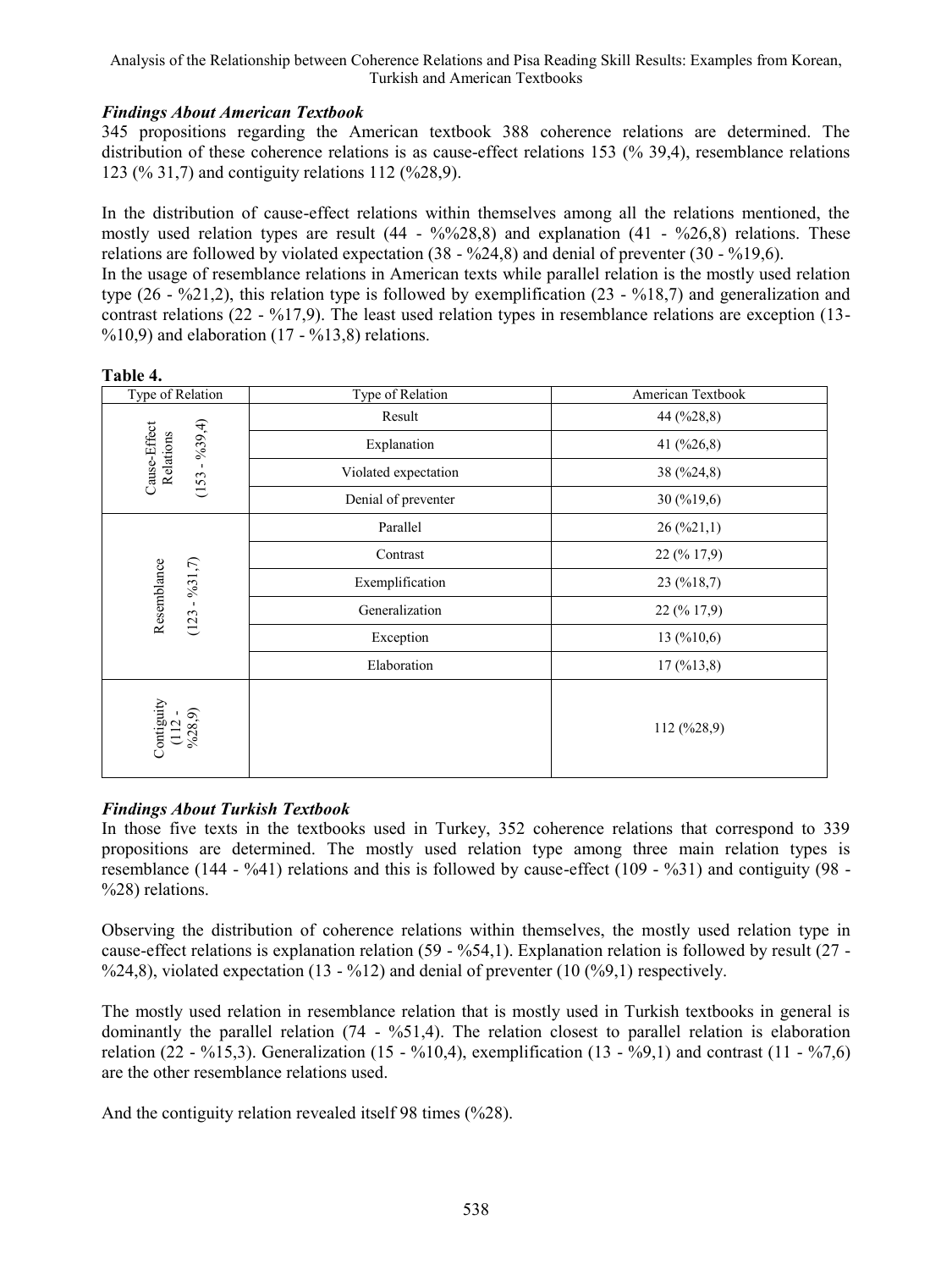#### **Table 5.**

| Type of Relation                     | Type of Relation     | Turkish Textbook                 |  |
|--------------------------------------|----------------------|----------------------------------|--|
|                                      | Result               | $27 \left( \frac{9}{24} \right)$ |  |
| Cause-Effect<br>%31<br>Relations     | Explanation          | 59 (%54,1)                       |  |
| $\mathbf{I}$<br>(109)                | Violated expectation | 13(%12)                          |  |
|                                      | Denial of preventer  | 10(%9,1)                         |  |
|                                      | Parallel             | 74 (%51,4)                       |  |
|                                      | Contrast             | 11 $(\frac{6}{7}, 6)$            |  |
|                                      | Exemplification      | 13(%9,1)                         |  |
| Resemblance<br>(144 - %41)           | Generalization       | 15(%10,4)                        |  |
|                                      | Exception            | 9(%6,2)                          |  |
|                                      | Elaboration          | 22 (%15,3)                       |  |
| Contiguity<br>$\frac{6}{28}$<br>(98) |                      | 98 (% 28)                        |  |

#### *Overall Picture*

Considering generally the textbooks related with the database the mostly used relation type in 1152 coherence relations that take place in 1036 propositions is cause-effect relations. This relation type is followed by resemblance (386) and contiguity (302).

In the distribution within cause-effect relations, explanation stands out dominantly (138). Violated expectation (115), result (113) and denial of preventer (98) are other used relation types.

Parallel relation reveals itself in resemblance relations dominantly (111) and this relation type is followed by contrast (72), elaboration (58), generalization (53), exemplification (52) and exception (40):

| of<br>Type<br>Relation        |                      | Korean<br>Textbook | American<br>Textbook | Turkish Textbook |     | <b>TOTAL</b> |
|-------------------------------|----------------------|--------------------|----------------------|------------------|-----|--------------|
|                               | Result               | 42                 | 44                   | 27               | 113 | 464          |
|                               | Explanation          | 38                 | 41                   | 59               | 138 |              |
| Relations<br>Effect<br>Cause- | Violated expectation | 64                 | 38                   | 13               | 115 |              |
|                               | Denial of preventer  | 58                 | 30                   | 10               | 98  |              |
|                               | Parallel             | 11                 | 26                   | 74               | 111 | 386          |
| Resemblance                   | Contrast             | 39                 | 22                   | 11               | 72  |              |
|                               | Exemplification      | 16                 | 23                   | 13               | 52  |              |
|                               | Generalization       | 16                 | 22                   | 15               | 53  |              |
|                               | Exception            | 18                 | 13                   | 9                | 40  |              |
|                               | Elaboration          | 19                 | 17                   | 22               | 58  |              |
| Contiguity                    |                      | 92                 | 112                  | 98               |     | 302          |

**Table 6.**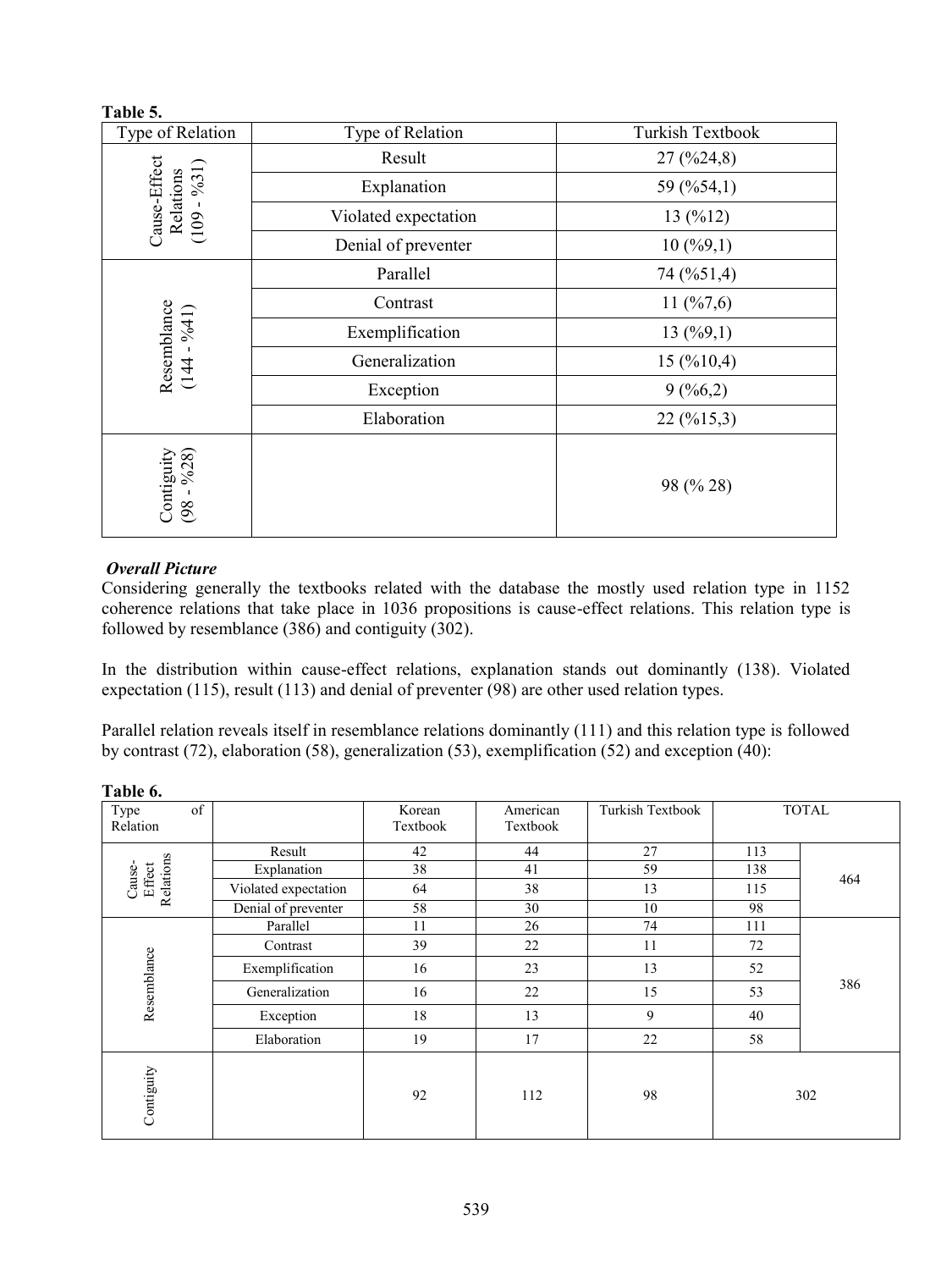# **4. Discussions**

Texts presented to the students at the age group of 15 are supposed to be mostly narrative. The most known characteristic of the narrative texts is that they present a timewise rank (primacy-recency). In this respect in the texts in the database the relations that introduce timewise primacy-recency (for example; parallel and elaboration structures in contiguity and somewhat resemblance relations) are supposed to be many more. However this situation in general picture is almost the other way around. More usage of cause-effect relations can be seen as a factor that directs the students to think in this way. Dominantly usage of explanation relation within cause-effect can be explained in accordance with the type of texts and cognitive level of student. Student cognition expects details about the relevant knowledge in the subsequent propositions in order to give meaning to the knowledge presented with an antecedent proposition. In a presentation as such student shall intensify the knowledge transferred. Usage of parallel relations in resemblance relation may again be related with text type and cognitive suitability.

In Korean textbooks cause-effect relations take place dominantly. Considering PISA success of Korea we can state that students are required to be introduced to texts provided with cause-effect relations. Moreover, Korean students are encountered with highly violated expectation in texts. Expectation introduced to the student with the primary proposition is removed with secondary (sequent) proposition. With the violated expectation the student is directed towards always thinking the different instead of being directed to situations that may realize more possibly against an existing situation. With a very simple example, even though the expectation formed in the proposition (sequent proposition) "Kıvanç is sick" is expected to continue as "He could not goto school.", "He could not do his homework."; in Korean texts with the violated expectation the sequent proposition after the antecedent proposition (Kıvanç is sick) is fictionalized as "Nonetheless he did his homework.", "However he went to school.". The student that often encounters with this type of relations can internalize different ways of thinking besides expectations. And this difference comes out in PISA reading skill scores. Corroboratively, contrast usage in resemblance relations is also dominant. Students are encountered even in resemblance relations with the different with contrast relation. Relations (contiguity) that are expected to be suitable to the age, that provide narration and natural timewise rank are used much less in Korean texts. In this case we can state that the texts in Korean textbooks, at least in the basis of coherence relations, do not look for suitability for age level but are fictionalized in order to raise upper semantic thinking skills.

In American textbooks cause-effect relations are used much more than the other types as in Korean textbooks. However, this excess is not dominant as in Korean textbooks. Besides, different from the Korean textbooks, the mostly used relations are result and explanation relations.The frequent usage of explanation relations with parallel, exemplification and generalization structures within resemblance relations can be explained with age level suitability. Because as stated before, as in strengthening the knowledge provided, the knowledge introduced with antecedent proposition is required to be explained, exemplified, etc. In American textbooks contiguity relations have the most usage compared to other country textbooks. And this situation is corroborative of the previous situation in terms ofthe age level suitability. In this regard, in terms of coherence relations, the age level suitability of the texts in American textbooks can be mentioned. Even in this situation, for USA, although a high level of success is expected from PISA reading skill scores, it is "somewhat successful" in the related examination.

As for the Turkey sample, it is possible to mention that the texts are prepared in the basis of coherence relations and according to the age level suitability principle completely. Because explanation relation within cause-effect relations, parallel relations within resemblance relations are used quite dominantly.

Generally, relations that give details on timewise rank (contiguity, parallel) and sequent proposition (explanation, exemplification, etc…) depending on the narration in the texts in light of age level suitability are expected to be frequent. However, from the findings and results of this study, according to PISA reading skill results, it can be stated that cause-effect relations and especially within this type the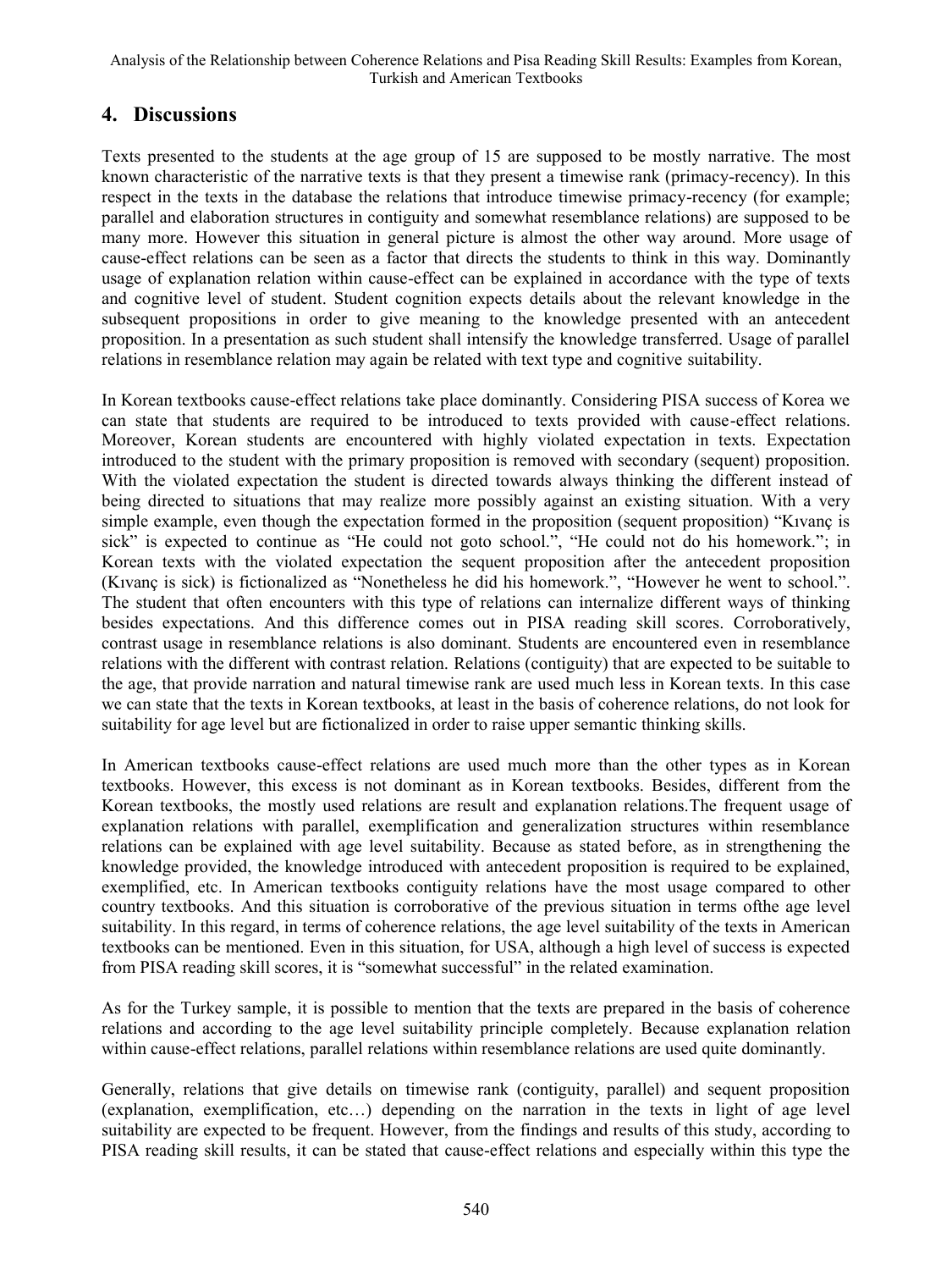dominantly usage of violated expectation, denial of preventer relations affect reading-understanding positively.

### **References**

- Alastair, K. and Sanders, T. (1998). The classification of coherence relations and their linguistic marker: an exploration of two languages. Journal of Pragmatics, 30, 135–75.
- Aydın, İ. (2012). İlköğretim 8.SınıfTürkçeDersKitabı'nın 'duygular' temasındayeralano kumametinlerinemetindilbilimselbiryaklaşım. (A textlinguistic approach to the reading texts in the theme "feelings" in  $8<sup>th</sup>$  Turkish textbook). Journal of Turkish Studies.7(3), 381-407.
- Campbell, K. S. (1995). *Coherence, continuity and cohesion*,Hillsdale, New Jersey, UK:Lawrence Erlbaum Associates, Publishers.
- Çelen, F.K., Çelik, A., Seferoğlu, S.S. (2011).Türkeğitimsistemive PISA sonuçları (Turkish education system and results of PİISA), XIII.AkademikBilişimKonferansı( XIII. Academic Information Technology Conference), 2011, 2-4 February 2011. Malatya: İnönüUniversity.
- Dongbo, Z,Koda, K. (2013). Morphological awareness and reading comprehension in a foreign language: A study of young Chinese EFL learners. System, 41 (4), 901-913.
- Foltz, P.W. (1996). Comprehension, coherence and strategies in hpyertext and linear text.In Rouet, J.-F., Levonen, J.J., Dillon, A.P. & Spiro, R.J. (Eds.) *Hypertext and cognition*. Hillsdale, NJ: Lawrence Erlbaum Associates.
- Graesser, A. (2003). What do readers need to learn in order to process coherence relations in narrative and expository text? Sweet, A. & Snow C. (Eds), *Rethinking reading comprehension.* New York: Guilford, 82-98.
- Hobbs, J. (1990). *Literature and cognition*.CSLI Lecture Notes 21.
- Keçik, İ; Uzun, Subaşı.G.L. (2004).*Yazılıvesözlüanlatım (Writing and oral expression).*İleri, C,(Eds). Eskişehir: AnadoluÜniversitesiAçıköğretimFakültesiYayınları.
- Kehler, A. (2002). Coherence, reference and the theory of grammar. Center for the study of language and information, California: CSLI Publications.
- Kice(2010). 책 6 클래스 읽기(Reading textbook, textbook,  $6^{th}$ grade), 한국어 교재 키트. 교육 과정 및 평가를위한 연구원.(Korea Training Programmeand EvaluationInstitude).
- Kolaç, E. (2009). İlköğretimTürkçederskitaplarındayeralanmetinlerintüraçısındandeğerlendirilmesi (An evaluation of texts in the Turkish textbooks on the base of genre. *UluslararasıİnsanBilimleriDergisi (Journal of International Human Sciences)*. 20. 08. 2009. [http://www.insanbilimleri.com.](http://www.insanbilimleri.com/)
- Kurtul, K. (2011). Türkçeveİngilizcedekibağlaçlarınyazılımetinlerdekullanımı (the usage of Turkish and English conjuctions in the written texts). (unpublished PhD thesis). Ankara: Ankara ÜniversitesiSosyalBilimlerEnstitüsü.
- Mann, W.ve Thompson, S. (1988). "Rhetorical structure theory: toward a functional theory of text organization". Text, 8 (3), 243-281.
- Mann, W. and Thompson, S. (1987). "Rhetorical structure theory: A theory of text organization". California: Information Sciences Institute.1-81.
- MEB, (2014).MilliEğitimBakanlığıİlköğretimTürkçe 6 DersKitabı (6<sup>th</sup> Grade Turkish Coursebook of Ministery of Turkish National Education) (4.Press). Ankara: DevletKitapları.